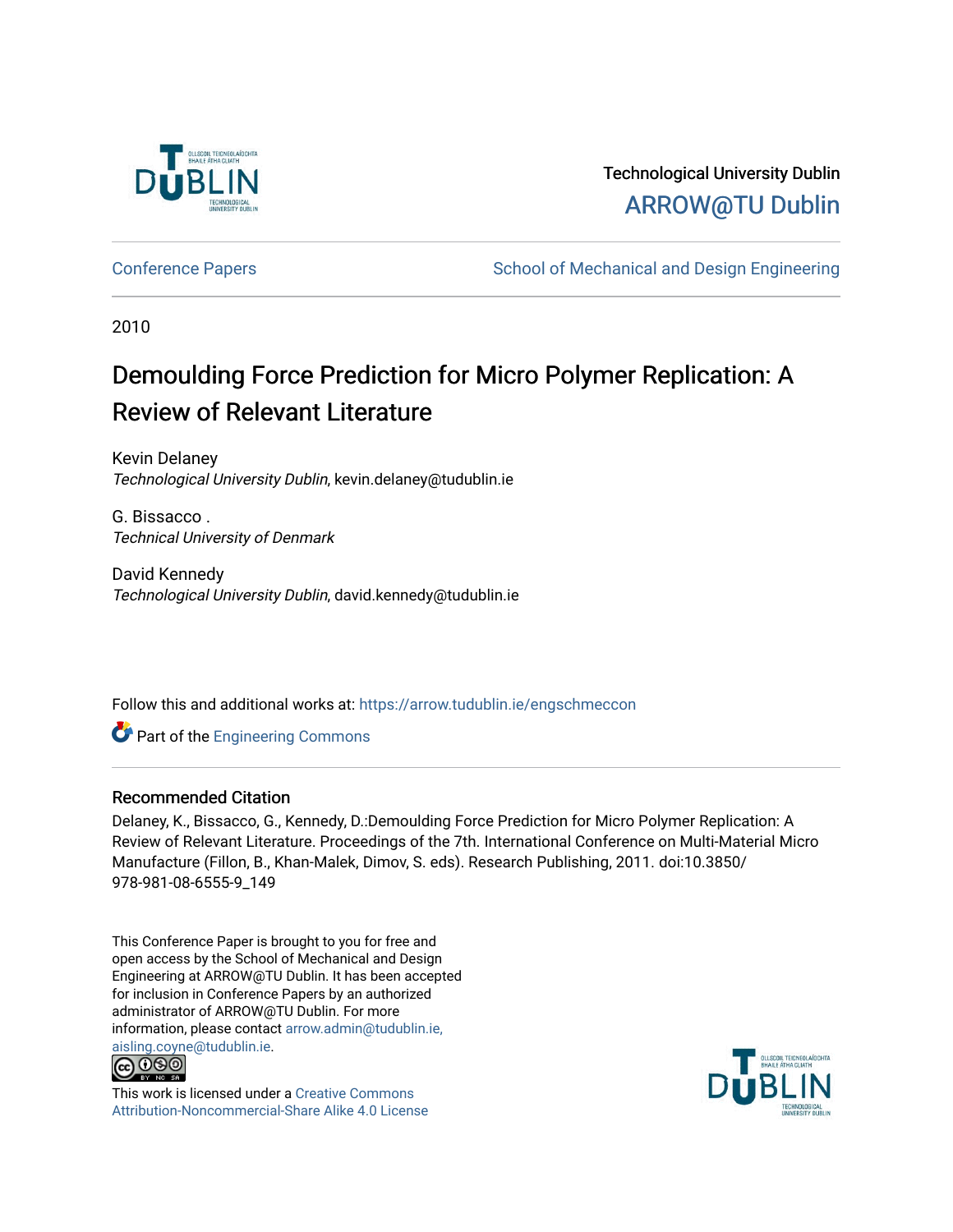## **Demoulding force prediction for micro polymer replication: a review of relevant literature**

K.D. Delaney<sup>a</sup>, G. Bissacco<sup>b</sup>, D. Kennedy<sup>a</sup>

<sup>a</sup> *Dublin Institute of Technology, Dublin, Ireland* <sup>b</sup> *Department of Innovation in Mechanics and Management, University of Padova, Italy*

#### **Abstract**

 Demoulding components without damage to either the components or tool is critical to successful replication processes. During tooling development designers strive to optimize replication tools to minimize demoulding force and resultant stress on replicated parts. A critical element of this process is an accurate demoulding force prediction model. Various models have been proposed to predict demoulding forces, each showing limitations in its applicability. This paper reviews existing demoulding force models and parameters affecting demoulding force for micro polymer replication.

**Keywords:** demoulding force, ejection, micro replication

#### **1. Introduction**

When a replicated part reaches a condition that it will remain stable outside of the tool it is forcibly demoulded or ejected from the replication tool typically using a series of ejector pins. An applied force is needed to overcome retarding forces which develop at the component and tool interface due to friction and adhesion.

As part size reduces, the potential sites where ejection pins can act are reduced and parts become weaker and more prone to damage when mechanically stripped from tool cores. To prevent failure the component and tool must not be overly stressed or damaged during the application of this ejection force. Theoretical models relating to the ejection of parts from replication tools should predict one or more of the following:

- Actual demoulding force
- Stress levels within the component
- Stress levels within the replication tooling

This enables designers to optimize replication tools to minimize the demoulding force and resultant stress on replicated parts.

Demoulding failure results from shear stress due to friction and thermally-induced stress due to cooling. This paper defines "demoulding force" as that necessary to initiate the ejection movement of the part only, thereby not including frictional effects from the ejection mechanism. This paper presents a condensed critical review of existing demoulding force models for micro polymer replication. The primary focus is on models which can be used to predict the actual demoulding force.

#### **2. Demoulding stresses**

During the cooling phase of a replication process, parts shrink onto and are constrained by the replication tool. This shrinkage causes stress to build up in the cross section of the part [1] and results in the generation of forces normal to the surfaces restrained from shrinking. The stresses which develop are strongly related to normal pressure and therefore to shrinkage, part stiffness and mould packing. A tangential force is required to overcome the effect of such normal forces and generate relative motion between the part and tool during part demoulding.

Micro replicated parts are delicate and prone to damage by such applied forces. Micro replication also introduces challenges for the structural strength of replication tools, specifically the micro cores needed for high aspect ratio parts. When an ejection force is applied after replicated parts have shrunk onto the core there is a risk that the core may break. This will occur if the force applied by the ejector pins develops a tensile stress greater than the core tensile strength as shown in [2]. Additional problems may arise if there is no draft angle.

 While the situation described refers to replicated parts shrinking onto cores, the demoulding of pillartype structures is also complex since such parts have a reduced structural strength. High normal stresses can develop at the base of such pillars while tangential stresses can develop across the face of the pillar due to shrinkage of the supporting substrate.

#### **3. Factors affecting demoulding force**

 The forces described in the previous section refer to those resulting from contact pressure between the tool and replicated part. If atmospheric pressure does not exist between the part and core during demoulding a suction force may be generated.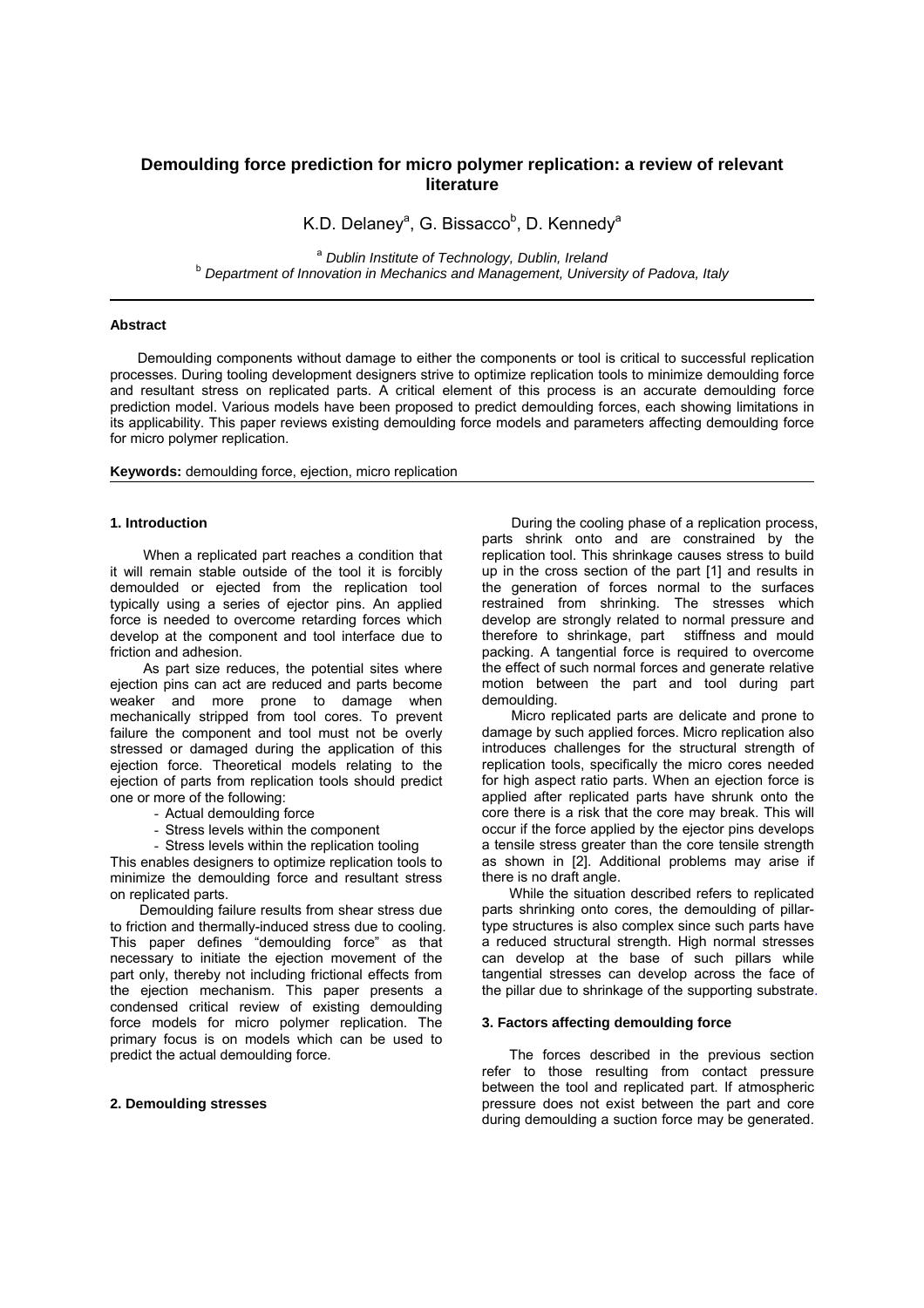This is the product of atmospheric pressure and surface area on the top of the core. Fig. 1 illustrates these primary demoulding force components.



Fig. 1: Primary contributors to demoulding force.

 The demoulding of parts is complex with many influencing factors. Burke and Malloy [3] highlighted the difficulties in defining the coefficient of friction and contact pressure since both depend on processing, material, product and mould design variables. Attempts to identify the most significant parameters have involved both experimental and simulated replication trials.

Differential shrinkage coefficients between the replication tool and the material give rise to contact pressure. The tool and replicating material will also affect the amount of wetting between the tool and part.

 Sasaki et al [4] confirmed an optimum roughness for the core which minimizes the ejection force exists. This is consistent with experimental results by Grosch [5] who concluded that friction on smooth and rough surfaces is from different mechanisms. That on smooth surfaces is attributed to "adhesion" and that on rough surfaces to "deformation".

 The importance of the surface finishing direction was highlighted by several including Burke and Malloy and Worgull et al (2006) [3, 6]. Intermittent tool smearing which may result from tool fabrication, such as with micro milling, increases the degree of mechanical interlocking.

 It is noted that the tool surface condition may change during processing**.** Packham highlighted a number of the problems associated with mould sticking and fouling [7]. Mould fouling relates to the build-up of deposits on the mould surface after a number of moulding cycles. The use of release agents can be suitable for larger components but may not be suitable for micro replication processes since replication dimensions may be affected.

#### **4. Theoretical studies on demoulding force**

This section summarizes mathematical models for the demoulding of parts from replication tools developed by several researchers. Most derive from the empirical law of Coulomb friction [1]. For parts which shrink onto cores, such as sleeves or boxshaped parts, the release force  $F_R$  is given by the Menges and Mohren model [1] as:

$$
F_R = \mu \times P_A \times A_C \tag{1}
$$

Where  $\mu$  is the coefficient of friction  $P_A$  is the contact pressure and  $A<sub>C</sub>$  the area of contact. The magnitude of μ depends upon several factors and is discussed further in section 6. An outline of demoulding force models based on Coulomb's law is shown in Fig. 2. While the nominal contact area can be measured relatively easily the friction coefficient and contact pressure can have various interpretations.



Fig. 2: Coulombic friction force model.

 After demoulding a cylindrical part the relative change in circumference can be used as a measure of tensile strain in the part cross section when still on the core. This strain, multiplied by the elastic modulus, the surface in contact and a friction coefficient gives an estimate of the force required to demould the part resulting in the equation:

$$
F_R = \mu \times E(T) \times \Delta d_r \times t \times 2\pi L \tag{2}
$$

Where E(T) is the elastic modulus of the thermoplastic material at ejection temperature, L the length of part in contact with the mould core,  $\Delta d_r$  the relative decrease in part diameter and t the thickness.

 Using a similar equation Glanvill and Denton [8] described how to calculate the demoulding force for rectangular moldings. The shrinkage coefficient and temperature difference between the part's melt and ejection temperature were explicitly included.

 The layered structure of stereolithographic tools may be compared to the periodic profile of mould surfaces produced by, for example, micro milling. A layered fabrication process means that stereolithographic tools have a large inherent surface roughness. During part demoulding the deformation mechanism dominates due to the level of interlocking of the replicant and replicating tool. In 2001 Colton et al presented a model [9], later implemented by Pham and Colton (2002) [10], to quantify the ejection force for parts replicated with stereolithographic tools. Thermal shrinkage and the inherent stair-step profile which creates an undercut or overlap between the part and mould were included. The friction coefficient is increased to account for the deformation needed for the mould and polymer parts to elastically deform sufficiently to slide over each other and overcome this overlap. This model was recently applied to nonstereolithographic tools with a periodic mould surface profile by the authors [11].

 Pontes et al (2005) [12] presented a thermomechanical model to predict ejection force. This model assumed the existence of a friction coefficient and that polymers change from purely viscous to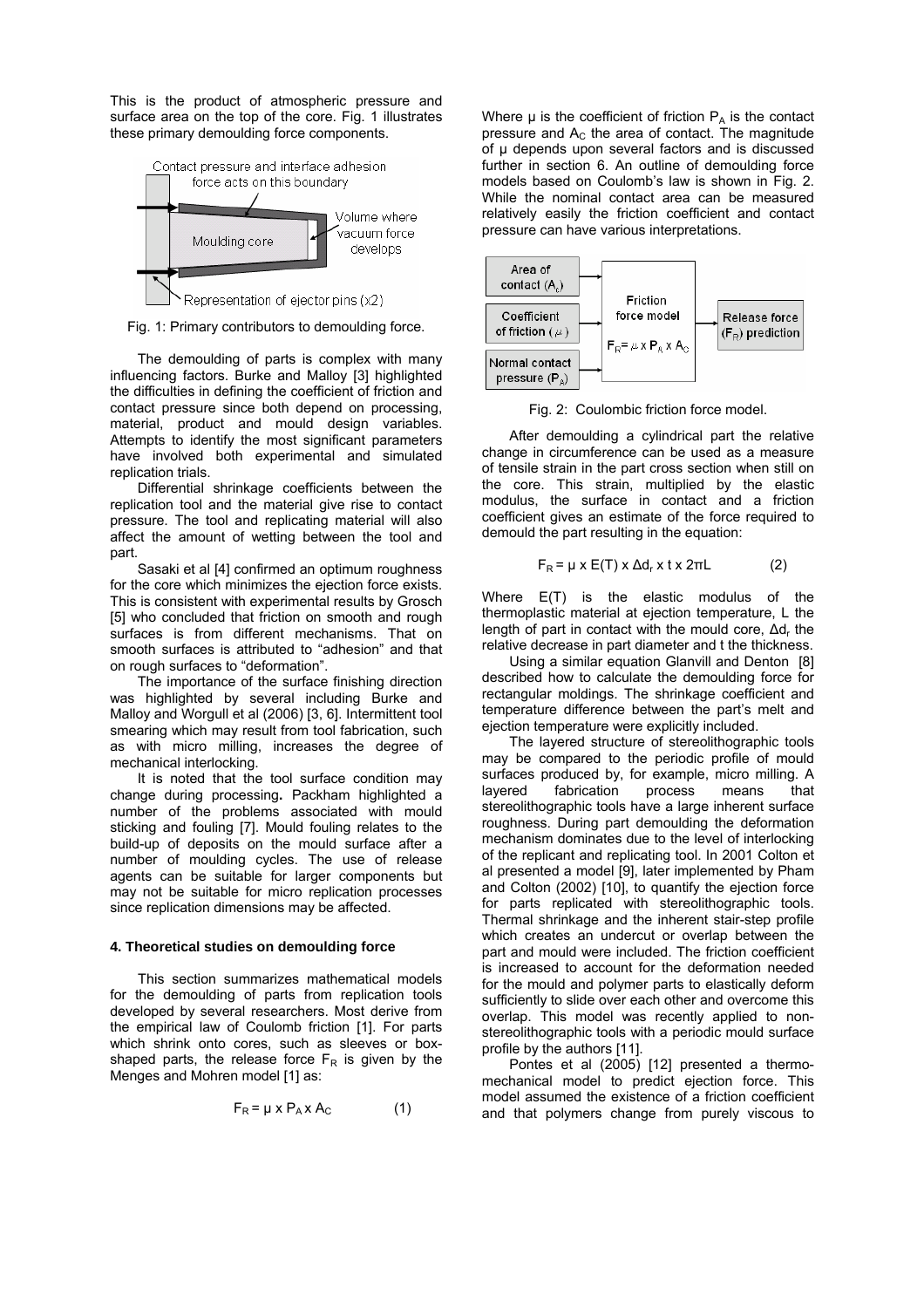purely elastic below a transition point.

#### **5. Experimental studies on demoulding force**

 This section summarizes experimental studies of demoulding force according to replication process.

#### *5.1 Injection moulding*

Wang et al [13] studied the ejection process to optimize ejector pin layouts. The overall ejection force was distributed among the ejector pins.

 Pontes et al [14] developed an instrumented research mould for tubular mouldings (60mm in diameter, 146mm long and 2mm thick). Results presented show that ejection force changes inversely with holding pressure due to decreasing diametrical shrinkage. Holding time did not affect ejection force. For the same tubular geometry Pontes and Pouzada [12] presented results on how the ejection force varies with processing conditions for amorphous (PC and PS) and semi-crystalline (PP) polymer. Core surface temperature substantially influences the ejection force. As the surface temperature increases the force was found to decrease at a rate of approximately 40N/°C for PP and 60N/°C for PS. This is caused by reduced modulus and shrinkage, and thus less contact pressure at ejection due to an increased material temperature. Higher mould temperatures increase the mechanical interlocking increasing μ. There is an injection temperature that minimizes the ejection force.

 Bhagavatula et al [15] compared results from the Menges and Mohren model [1], an ANSYS simulation and experimental results. A cylindrical canister with a height of 49.5, thickness of 0.5 and inner-radius of 15mm was moulded. Non-isothermal conditions were assumed for simulation. Ejection force was measured as melt temperature, packing pressure and packing time were modified. Packing pressure had greatest effect on ejection force.

 In 2005 Bataineh and Klamecki [16] proposed a system to predict local mould-part forces and the resulting local and total ejection forces needed for part ejection.

 Griffiths et al [17] used design of experiments to study the demoulding of a micro fluidics part as a function of tool surface treatment and process parameters. Process parameters studied were the barrel and mould temperature, the cooling time after part filling and the use of a delay to control the ejection time. Surface treatments, particularly DLC, were found to significantly reduce the demoulding force and improve part quality. The absence of a unique selection of parameter levels to optimize demoulding behavior for the surface treatment and polymers investigated was highlighted.

 Michaeli and Gärtner proposed alternative nondestructive methods to demould microstructures without ejector pins [18]. Alternative methods trialled were demoulding with ultrasonics, demoulding with vacuum and accurate retreat of a cavity. Only accurate retreat of the cavity was deemed to be a successful method for demoulding. It is noted that a commercial micro injection moulding machine supplier now offers machines with an option to demould micro components using ultrasonics [19].

#### *5.2 Embossing*

 As part of a larger project to improve the micro embossing process Worgull et al [20] proposed reducing warpage and shrinkage of the moulded part using a frame to stop the flow front during moulding. Sacrificial features outside the functional area were proposed to protect the remaining features. Worgull et al [21] presented a contact and friction model to simulate friction during the demoulding phase. The existence of a static friction coefficient is assumed. Worgull et al [22] presented results regarding the modelling and simulation of large area replication based on an eight inch microstructured mould.

 Guo et al [23] studied the demoulding process and highlighted the implications for thermal stress, adhesion and friction control. An auxiliary thermal stress barrier, similar to that proposed by Worgull et al [20], was proposed to protect the microstructures. In addition the use of Ni-PTFE as a mould material was recommended to achieve lower surface energy and friction force. Simulated results were presented by Guo et al [24].

#### **6. Determining a suitable coefficient of friction**

 Experimental work to determine a suitable coefficient of friction has been performed by several authors using simulated replication trials. The effect of varying the mould temperature, surface roughness, replicating pressure and ejection velocity on the coefficient of friction has been studied.

Ferreira et al [25] developed an apparatus to study the effect of different parameters on the coefficient of friction relevant for the ejection of plastic parts from moulds. In related work Ferreira at al [26], studied the effect of polish direction, surface roughness and test temperature on the coefficient of friction. Results showed that testing temperature and surface roughness had a significant effect on the coefficient of friction for PC. No parameters studied had a significant effect on the coefficient of friction for PP, except possibly the interaction of polish direction and roughness. In general the coefficients of static friction observed for PC and PP are larger than previously published data.

Pouzada et al [27] studied the static coefficient of friction under moulding conditions. The equipment developed enabled the determination of an optimal surface roughness that corresponds to the minimum coefficient of static friction. The test data obtained was sensitive to temperature, the surface roughness and the pressure between the contacting surfaces.

Worgull et al [6, 28] observed that demoulding forces may vary by several factors depending on the process parameters selected and the quality of the tool. A test apparatus which can be used in a tensile testing machine was described and results presented